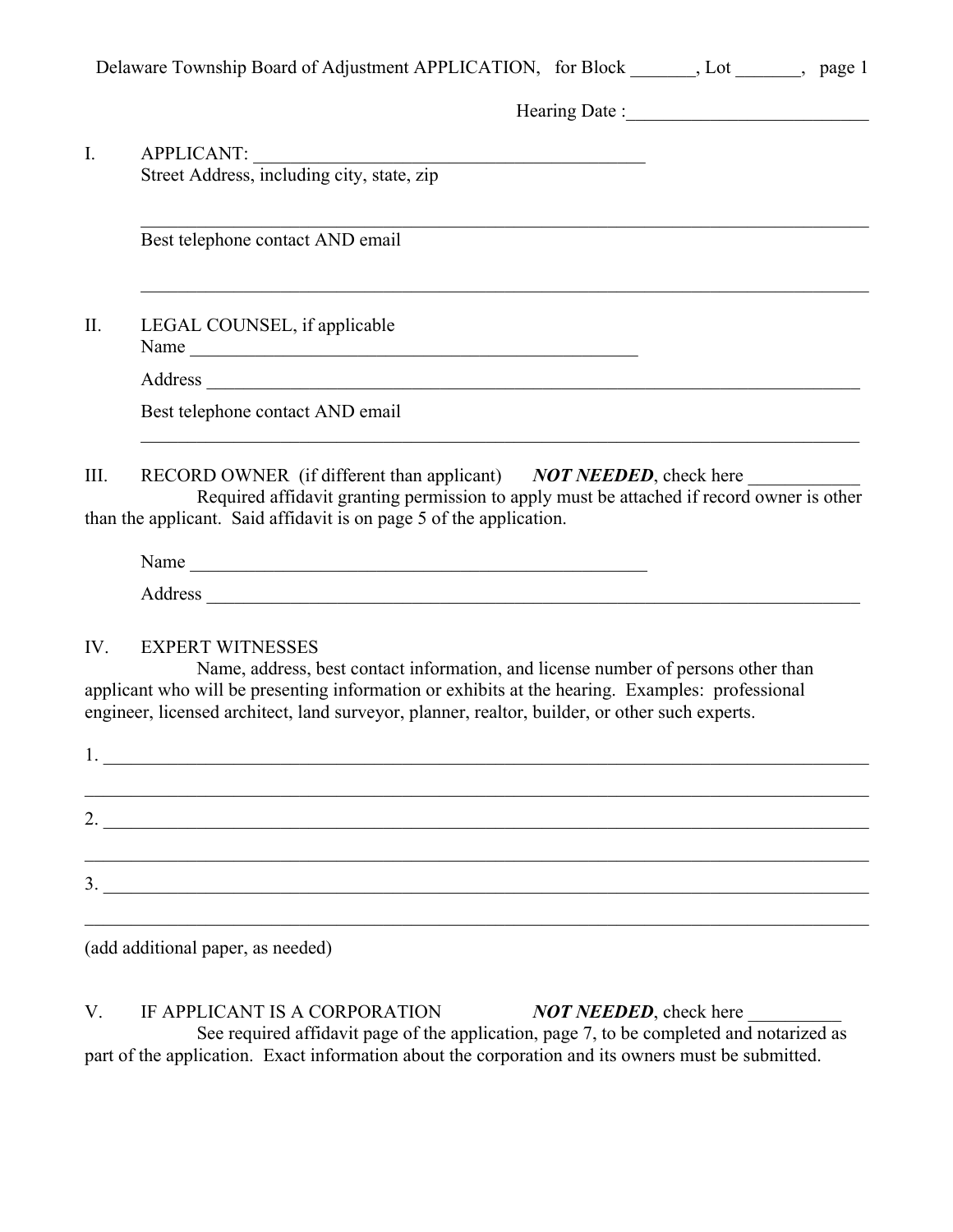|       |                                              |                 |                                                                                                                                                                                                                                                                                                                                                                    | Delaware Township Board of Adjustment APPLICATION, for Block _______, Lot _______, page 2                                                                                                                                      |  |  |
|-------|----------------------------------------------|-----------------|--------------------------------------------------------------------------------------------------------------------------------------------------------------------------------------------------------------------------------------------------------------------------------------------------------------------------------------------------------------------|--------------------------------------------------------------------------------------------------------------------------------------------------------------------------------------------------------------------------------|--|--|
|       |                                              |                 |                                                                                                                                                                                                                                                                                                                                                                    | Hearing Date : Management of the Contract of the Contract of the Contract of the Contract of the Contract of the Contract of the Contract of the Contract of the Contract of the Contract of the Contract of the Contract of t |  |  |
| VI.   |                                              |                 | PROPERTY IDENTIFICATION, Block _______, Lot _______                                                                                                                                                                                                                                                                                                                |                                                                                                                                                                                                                                |  |  |
|       |                                              |                 | Street Location:                                                                                                                                                                                                                                                                                                                                                   |                                                                                                                                                                                                                                |  |  |
|       | Zone Identification                          |                 | Village Extension Zone                                                                                                                                                                                                                                                                                                                                             | Zoning Ordinance Section<br>§230-15 / 230-16/ 230-17<br>$§230-20$                                                                                                                                                              |  |  |
|       | $I-2$                                        |                 | Village Residential District §230-23<br>Highway Commercial Zone §230-18<br><b>Restricted Industrial Zone</b>                                                                                                                                                                                                                                                       | $§230-22$                                                                                                                                                                                                                      |  |  |
|       | entire ordinance for additional information. |                 | Ordinance sections provided are not exclusive, please check Sections $\S$ 230-12 through $\S$ 230-29 and                                                                                                                                                                                                                                                           |                                                                                                                                                                                                                                |  |  |
| VII.  |                                              |                 | LOT SIZE: Area Frontage Depth                                                                                                                                                                                                                                                                                                                                      |                                                                                                                                                                                                                                |  |  |
| VIII. | <b>USE OF PROPERTY</b>                       |                 | Current use:                                                                                                                                                                                                                                                                                                                                                       |                                                                                                                                                                                                                                |  |  |
|       |                                              |                 | If current use is nonconforming, give date when use commenced, and source of said date:                                                                                                                                                                                                                                                                            |                                                                                                                                                                                                                                |  |  |
|       |                                              |                 |                                                                                                                                                                                                                                                                                                                                                                    |                                                                                                                                                                                                                                |  |  |
| IX.   |                                              |                 | PREVIOUS APPLICATION to Board of Adjustment                                                                                                                                                                                                                                                                                                                        |                                                                                                                                                                                                                                |  |  |
|       | $\overline{\phantom{1}}$ NO                  |                 | YES, date                                                                                                                                                                                                                                                                                                                                                          |                                                                                                                                                                                                                                |  |  |
|       |                                              |                 |                                                                                                                                                                                                                                                                                                                                                                    |                                                                                                                                                                                                                                |  |  |
|       |                                              |                 | If yes, state the nature of said application and disposition:                                                                                                                                                                                                                                                                                                      |                                                                                                                                                                                                                                |  |  |
|       |                                              |                 |                                                                                                                                                                                                                                                                                                                                                                    |                                                                                                                                                                                                                                |  |  |
|       |                                              |                 | ACTION, by a Township Administrative Officer NOT NEEDED, check here<br>If the Building Inspector, Zoning Officer, or similar official has acted in regard to this matter,<br>give the date and nature of the action which is being appealed. Please attach appropriate notices.<br>Examples: refusal to grant a building permit or zoning permit, violations, etc. |                                                                                                                                                                                                                                |  |  |
|       |                                              | Date of action: |                                                                                                                                                                                                                                                                                                                                                                    | Document attached                                                                                                                                                                                                              |  |  |
|       |                                              |                 |                                                                                                                                                                                                                                                                                                                                                                    |                                                                                                                                                                                                                                |  |  |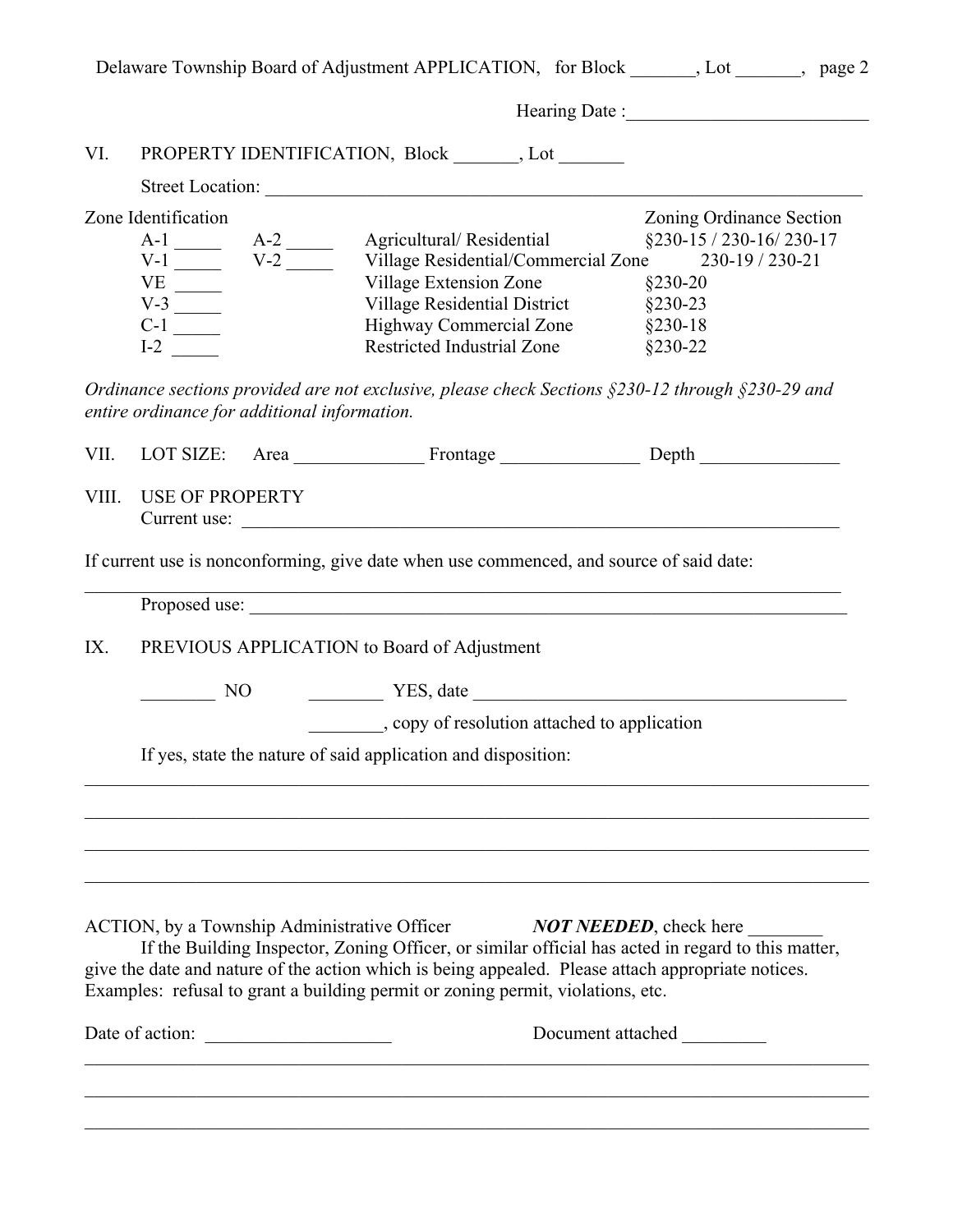| Delaware Township Board of Adjustment APPLICATION, for Block |  |  | page $3$ |
|--------------------------------------------------------------|--|--|----------|
|--------------------------------------------------------------|--|--|----------|

#### X. LOT BUILDINGS, to be measured by viewing the house from the front area

|                         | Dimensions | Height | Front<br>Setback | Right side<br>Setback | Rear<br>Setback | Left side<br>Setback |
|-------------------------|------------|--------|------------------|-----------------------|-----------------|----------------------|
| Existing<br>Residential |            |        |                  |                       |                 |                      |
| Accessory               |            |        |                  |                       |                 |                      |
| Other                   |            |        |                  |                       |                 |                      |
| Proposed<br>Residential |            |        |                  |                       |                 |                      |
| Accessory               |            |        |                  |                       |                 |                      |
| Other                   |            |        |                  |                       |                 |                      |

XI. TYPE OF APPLICATION, before the Board of Adjustment

Bulk variance: area, yard, and bulk variance(s), provided that a use variance is not required and application does not involve a subdivision, site plan, planned development, or conditional use

Use variance: use or structure variance in a zoning district restricted against such structure or use

Appeal: where the applicant alleges an error in any order, requirement, decision, or refusal by an administrative officer of the Township, based on or made in the enforcement of the zoning ordinance; per MLUL 40:55D-7a. Appeals **must be filed within 20 days** from the date of said action; per MLUL 40:55D-72. (MLUL is part of the New Jersey Statutes Annotated)

Request for an interpretation of zoning map or ordinance for a decision upon other special questions of the Zoning Ordinance and official map

Building permit: for a building or structure in the bed of a mapped street, or public drainage way, flood control basin, or public area reserved pursuant to the official ordinance map and N. J. Statute 40:55D-32

Building permit: for a building or structure with substandard street access pursuant to N.J. Statute 40:55D-35

Driveway appeal: construction of a driveway not in accordance with the Driveway Ordinance

Other:  $\Box$ 

XII. ORDINANCE SECTION: Identify the ordinance section for which relief is sought.

Article \_\_\_\_\_\_\_\_\_\_ Section \_\_\_\_\_\_\_\_\_\_\_\_\_\_\_\_\_\_\_\_\_\_\_\_\_\_\_\_\_\_\_\_\_\_\_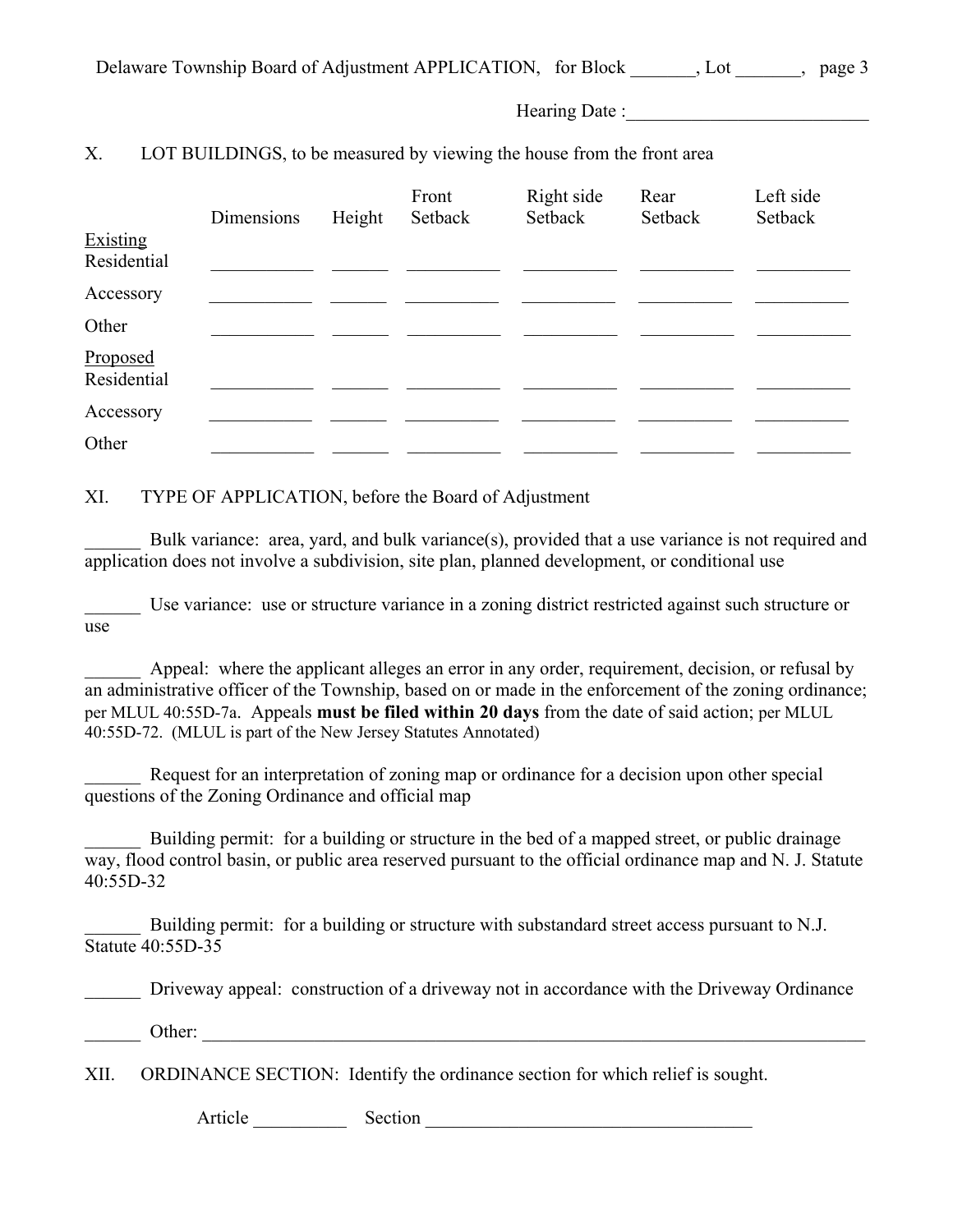|           | Hearing Date:                                                                                                                                                                                                                                                                                                                                               |
|-----------|-------------------------------------------------------------------------------------------------------------------------------------------------------------------------------------------------------------------------------------------------------------------------------------------------------------------------------------------------------------|
| XIII.     | DEED RESTRICTIONS / EASEMENTS<br><b>NOT NEEDED</b> , check here<br>Are there any existing or proposed covenants, deed restrictions, or exemptions for this property?<br>Examples: power company right-of-way, conservation easements, agricultural easements, etc.                                                                                          |
|           |                                                                                                                                                                                                                                                                                                                                                             |
|           | Attach copies.                                                                                                                                                                                                                                                                                                                                              |
|           | XIV. OTHER APPROVALS<br><b>NOT NEEDED</b> , check here<br>Does this application require approval by any other municipal, county, state or federal agency?<br>Yes, list those agencies below, attach appropriate actions, data, submissions, etc.                                                                                                            |
| Examples: | NJ Department of Environmental<br>Delaware and Raritan Canal Commission<br>Protection<br>Delaware Township Board of Health<br>NJ State Department of<br>Hunterdon County Health Department<br>Hunterdon County Planning Department<br>Transportation                                                                                                        |
|           | Hunterdon County Soil Conservation District<br>Other<br>STATEMENT OF REQUEST<br>State the exact remedy or relief sought by the applicant. State the reasons why you feel the<br>Board should decide favorably on the application. State any hardship or special reasons involved. Be as<br>specific and detailed as possible. This request may be attached. |
|           |                                                                                                                                                                                                                                                                                                                                                             |
|           |                                                                                                                                                                                                                                                                                                                                                             |
| XV.       |                                                                                                                                                                                                                                                                                                                                                             |
|           |                                                                                                                                                                                                                                                                                                                                                             |
|           |                                                                                                                                                                                                                                                                                                                                                             |
|           | Printed Name<br>Signature                                                                                                                                                                                                                                                                                                                                   |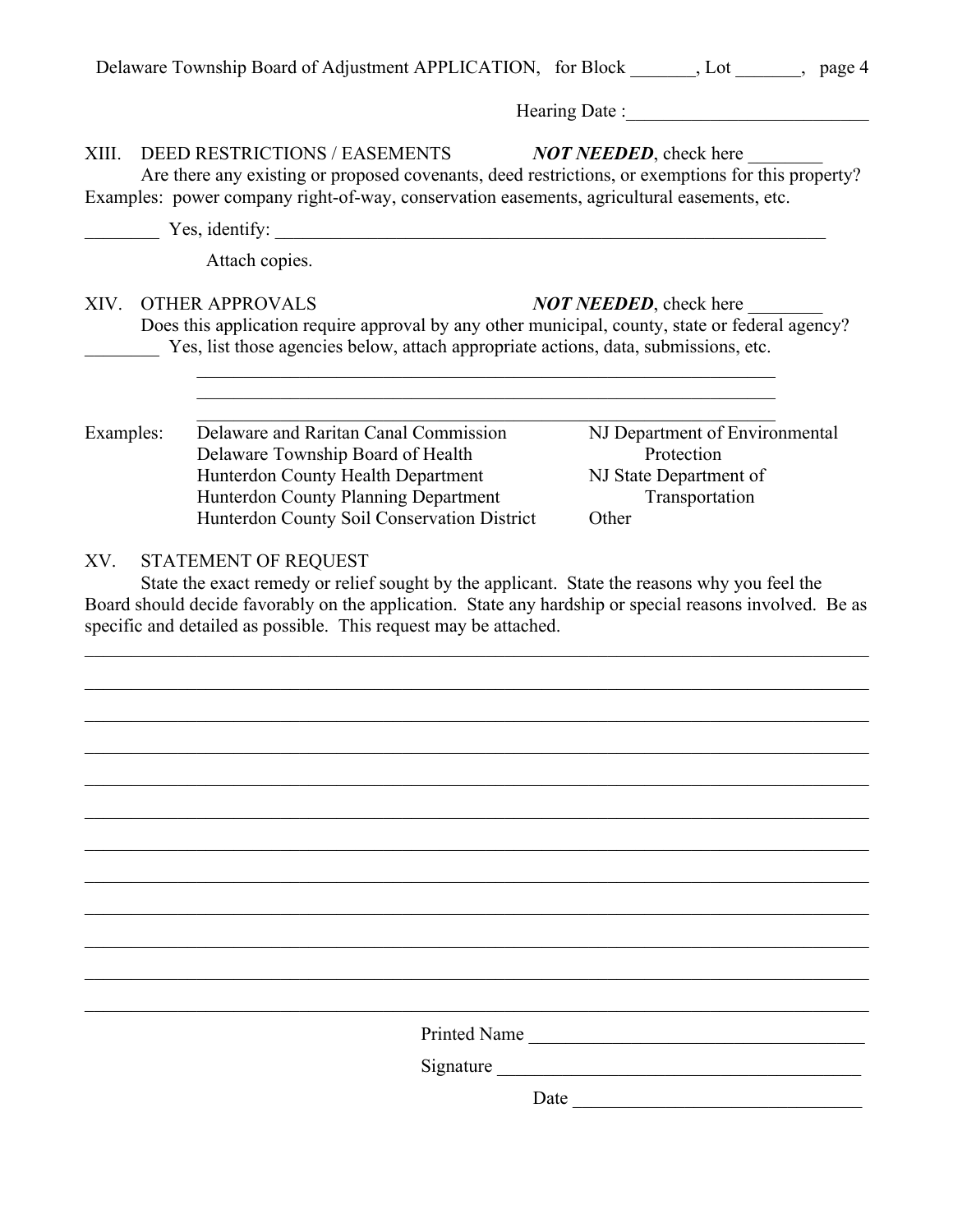| Delaware Township Board of Adjustment APPLICATION, for Block |  |  | , page $5$ |
|--------------------------------------------------------------|--|--|------------|
|--------------------------------------------------------------|--|--|------------|

 $\mathcal{L}_\text{max}$  and  $\mathcal{L}_\text{max}$  and  $\mathcal{L}_\text{max}$  and  $\mathcal{L}_\text{max}$  and  $\mathcal{L}_\text{max}$ 

### **AFFIDAVIT OF APPLICANT(S)**

State of New Jersey)

County of Hunterdon)

:

 $\Box$ , applicant(s),

of full age, being duly sworn according to the law, upon her/his oath, deposes and says that all of the above statements and the statements made in any papers submitted herewith, are true.

Sworn and subscribed to;

Before me this day of

A Notary Public of New Jersey An Attorney at Law of New Jersey

:

### **AFFIDAVIT OF OWNER IF OTHER THAN APPLICANT**

State of New Jersey)

County of Hunterdon)

 $\Box$ , of full age, being duly sworn according to the law, upon her/his oath, deposes and says she/he resides at and that she/he is the record owner of the premises described in the application; and that she/he authorizes above named applicant to make the within application; as the applicant is the owner's \_\_\_\_\_\_\_\_\_\_\_\_\_\_\_\_\_\_\_\_\_\_\_\_\_\_\_\_\_\_\_\_\_\_\_\_\_\_\_\_\_\_. (tenant, contract purchaser, etc.)

Sworn and subscribed to;

Before me this day of

A Notary Public of New Jersey An Attorney at Law of New Jersey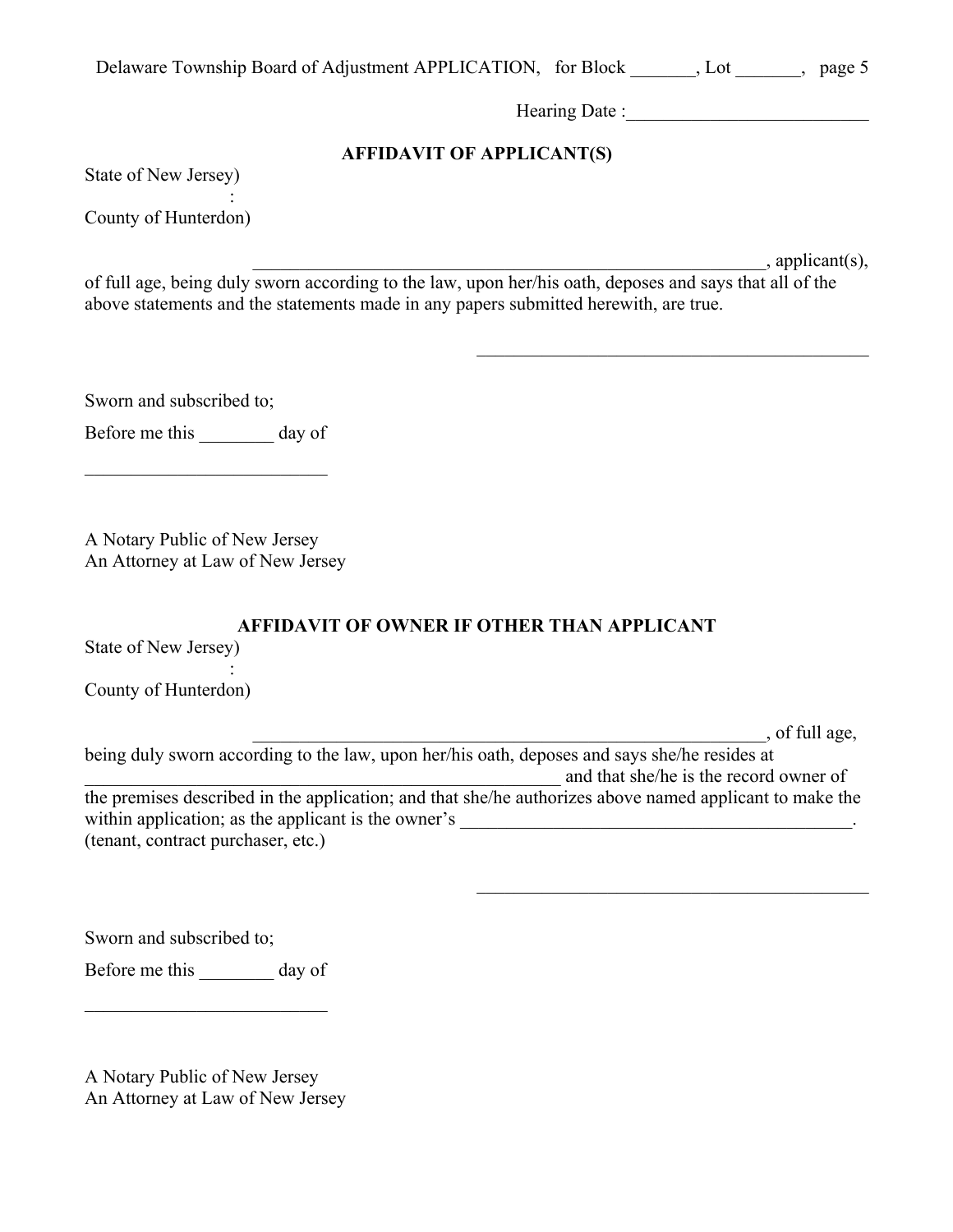|  |  | Delaware Township Board of Adjustment APPLICATION, for Block |  | , page $6$ |
|--|--|--------------------------------------------------------------|--|------------|
|  |  |                                                              |  |            |

\_\_\_\_\_\_\_\_\_\_\_\_\_\_\_\_\_\_\_\_\_\_\_\_\_\_\_\_\_\_\_\_\_\_\_\_\_\_\_\_\_\_\_\_\_\_\_\_\_\_\_\_\_\_\_\_\_\_\_\_\_\_.

# **CERTIFICATION THAT MUNICIPAL TAXES ARE CURRENT** Applicant(s),

propose(s) to appear before the Board of Adjustment concerning property identified as Block \_\_\_\_\_, Lot \_\_\_\_\_\_\_, and located at

Per this request, verification of tax payment through the current tax quarter has been made.

I hereby certify that the taxes are indeed current and that no money is due from the applicant(s).

Delaware Township Tax Collector

Dated: \_\_\_\_\_\_\_\_\_\_\_\_\_\_\_\_\_\_\_\_\_\_\_\_\_\_\_\_\_\_\_\_\_\_

The applicant must obtain this certification that taxes are current as part of the completed application.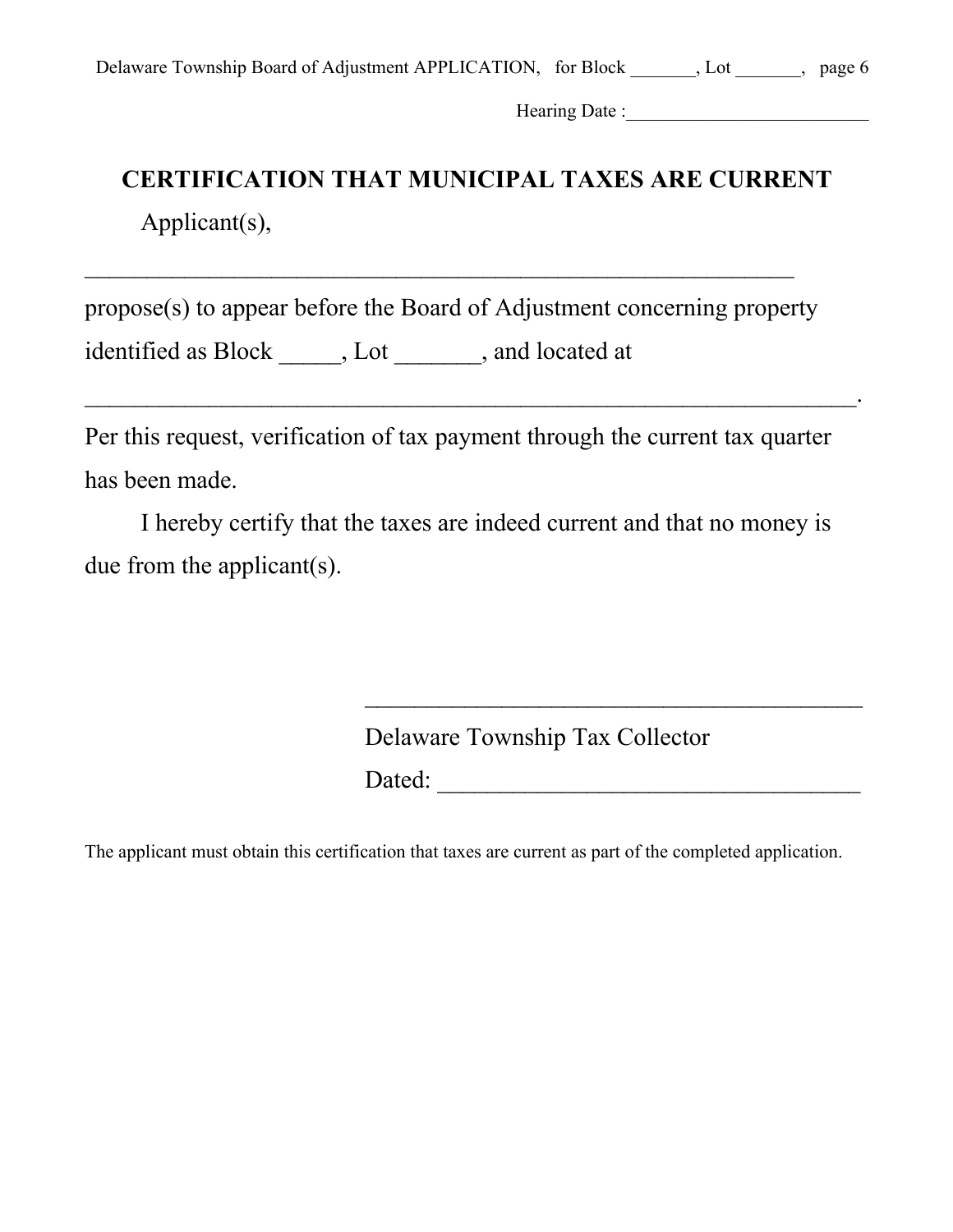|  |  | Delaware Township Board of Adjustment APPLICATION, for Block | t, page 7<br>Lot |  |
|--|--|--------------------------------------------------------------|------------------|--|
|  |  |                                                              |                  |  |

# **CERTIFICATE OF OWNERSHIP OF CORPERATION / PARTNERSHIP OF APPLICANT**

As required by New Jersey Law – N.J.S.A. 40:55D-48.1 (Per Section V of the application)

|                                           | Corporation / Partnership SECRETARY:                                                                                                |
|-------------------------------------------|-------------------------------------------------------------------------------------------------------------------------------------|
|                                           |                                                                                                                                     |
| Corporation / Partnership LEGAL COUNSEL   |                                                                                                                                     |
|                                           |                                                                                                                                     |
| Corporation / Partnership OWNERS          |                                                                                                                                     |
|                                           | Listed below are the names and addresses of all owners of 10% or more of the stock in the                                           |
| aforementioned corporation / partnership. |                                                                                                                                     |
| <b>Names</b>                              | Addresses                                                                                                                           |
|                                           |                                                                                                                                     |
|                                           |                                                                                                                                     |
|                                           |                                                                                                                                     |
|                                           |                                                                                                                                     |
|                                           |                                                                                                                                     |
|                                           |                                                                                                                                     |
|                                           |                                                                                                                                     |
|                                           | (add paper, if needed)<br>Please print the name and title of the person who will be acting as representative for this corporation / |

Name of Representative Title Signature

partnership, if other than applicant:

 $\mathcal{L}_\mathcal{L} = \mathcal{L}_\mathcal{L} = \mathcal{L}_\mathcal{L} = \mathcal{L}_\mathcal{L} = \mathcal{L}_\mathcal{L} = \mathcal{L}_\mathcal{L} = \mathcal{L}_\mathcal{L} = \mathcal{L}_\mathcal{L} = \mathcal{L}_\mathcal{L} = \mathcal{L}_\mathcal{L} = \mathcal{L}_\mathcal{L} = \mathcal{L}_\mathcal{L} = \mathcal{L}_\mathcal{L} = \mathcal{L}_\mathcal{L} = \mathcal{L}_\mathcal{L} = \mathcal{L}_\mathcal{L} = \mathcal{L}_\mathcal{L}$ 

Date :